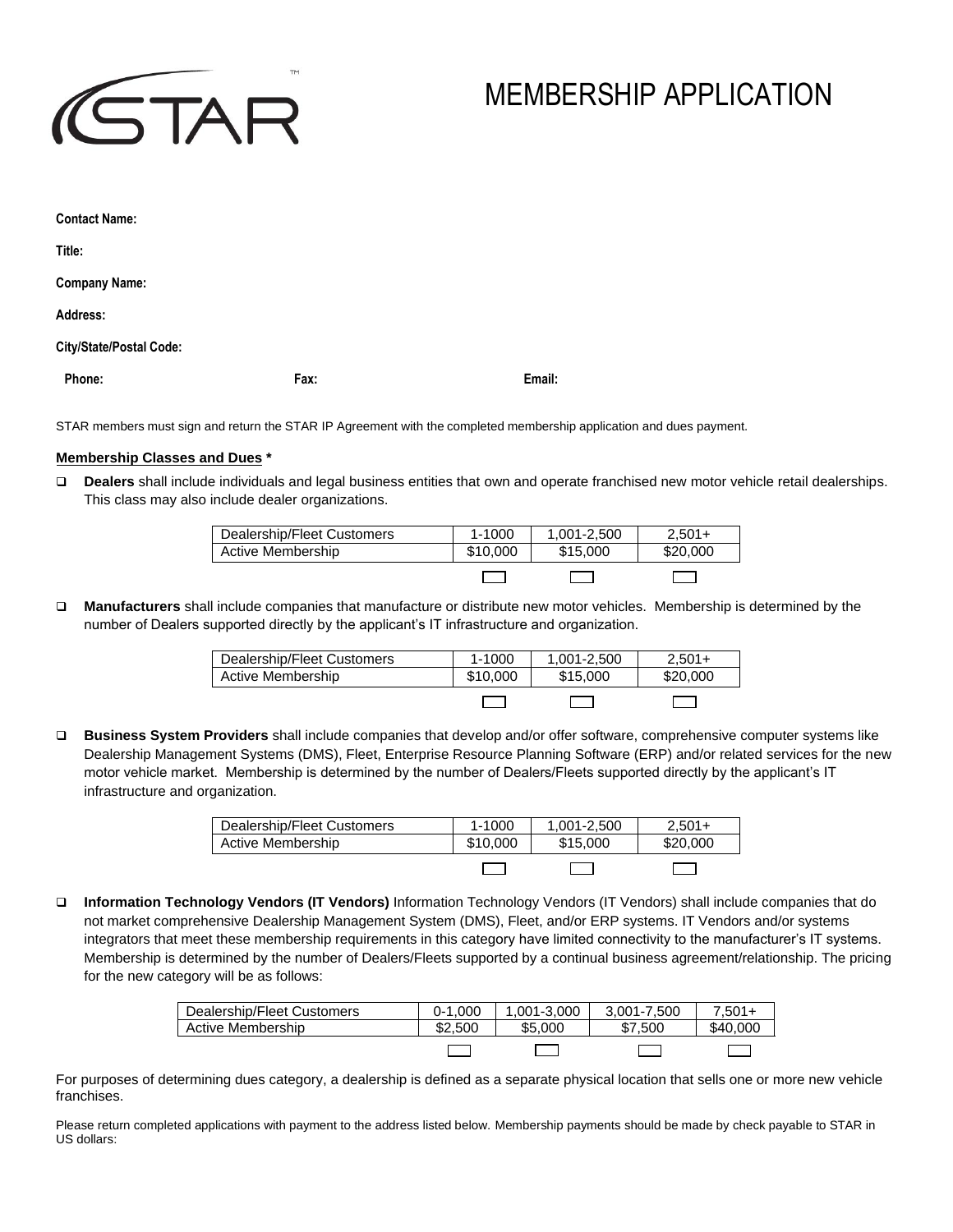# **Special Interest Groups**

There are several areas of special interest that exist within the STAR organization and STAR members may choose to participate in one or more areas of standards development in a number of Special Interest Groups or SIGs. *Please place a check mark next to the SIGs in which you wish to enroll.*

- ❑ **XML –**The SIG employs an XML methodology to develop standards supporting automated information exchange between dealers, manufacturers, and their business partners**.**
- ❑ **Infrastructure –** The SIG develops specifications for an open dealership IT infrastructure to:
	- Minimize complexity of an automotive dealership's IT Infrastructure.
	- Leverage a common dealership IT infrastructure to improve support and manageability for dealers, manufacturers and RSP vendors.
	- Link dealers, manufacturers and other business partners via the Internet.
- ❑ **Standard Transaction –** The SIG will develop common information exchanges, referred to as Data Transfer Specifications (DTS) to simplify the transfer of files between dealership computer systems (DCS) and manufacturer corporate data centers.

### **Conditions of Membership**

Membership shall be granted to all applicants who satisfy the membership criteria in the STAR Bylaws. Members shall comply with the bylaws and policies, and failure to comply may result in revocation of membership. Prospective Members agree to be contacted by fax, telephone, and/or email. Membership dues shall be assessed on an annual basis and will cover membership for one calendar year. Dues shall be nonrefundable and based upon the company's designated category (Dealer, Manufacturer, and RSP) and the type of membership (Active or Associate). The fees shall be paid within 30 days of invoicing and shall be on a sliding scale based upon the company's size as shown in the previous tables.

The description of the STAR organization and its activities in this Membership Application is provided for informational purposes only. This Application and the STAR organization are subject to and governed by the STAR Bylaws, which shall control in the event of any discrepancy between this Application and the Bylaws. Prospective members are urged to read the Bylaws listed on the STAR web site before submitting this Application.

## **STAR Membership Categories**

#### **Please select the membership category for which you are applying:**

- ❑ **Active –** Active Membership shall be for those members who intend to actively and regularly participate in standards projects. Active members shall pay 100% of the annual dues for their respective Membership Class. Rights of active membership include:
	- Eligibility to obtain information regarding activities by contacting the STAR Web site and the organization's staff.
	- Eligibility to participate in General Session meetings as well as all SIG meetings.
	- Voting rights (one vote per member).
	- Eligibility to have one representative for the member's membership class elected to the Steering Committee.
- ❑ **Associate -** Associate Membership shall be for non-profit members that actively participate in SIG projects. A non-profit member shall have the option of being an active or associate member. Associate member companies shall pay a fee of 25% of the corresponding annual dues for their respective Membership Class. Rights of Associate Membership include:
	- Eligibility to obtain information regarding activities via the STAR Web site and organization staff.
	- Eligibility to participate in General Session meeting as well as all SIG meetings.

## *For questions regarding STAR Membership, please contact:*

Paco Escobar Phone: 518-727-4978 Email: pescobar@starstandard.org

### **Please Note:**

\* STAR members must sign and return the STAR IP Agreement with the completed membership application and dues payment. Please use the following link to download the STAR IP Agreement from the STAR web site: [http://www.starstandard.org/images/STARMEM/STAR%20IP%20AGREEMENT.pdf](http://www.starstandard.org/images/STARMEM/STAR%20IP%20AGREEMENT%202014.pdf)